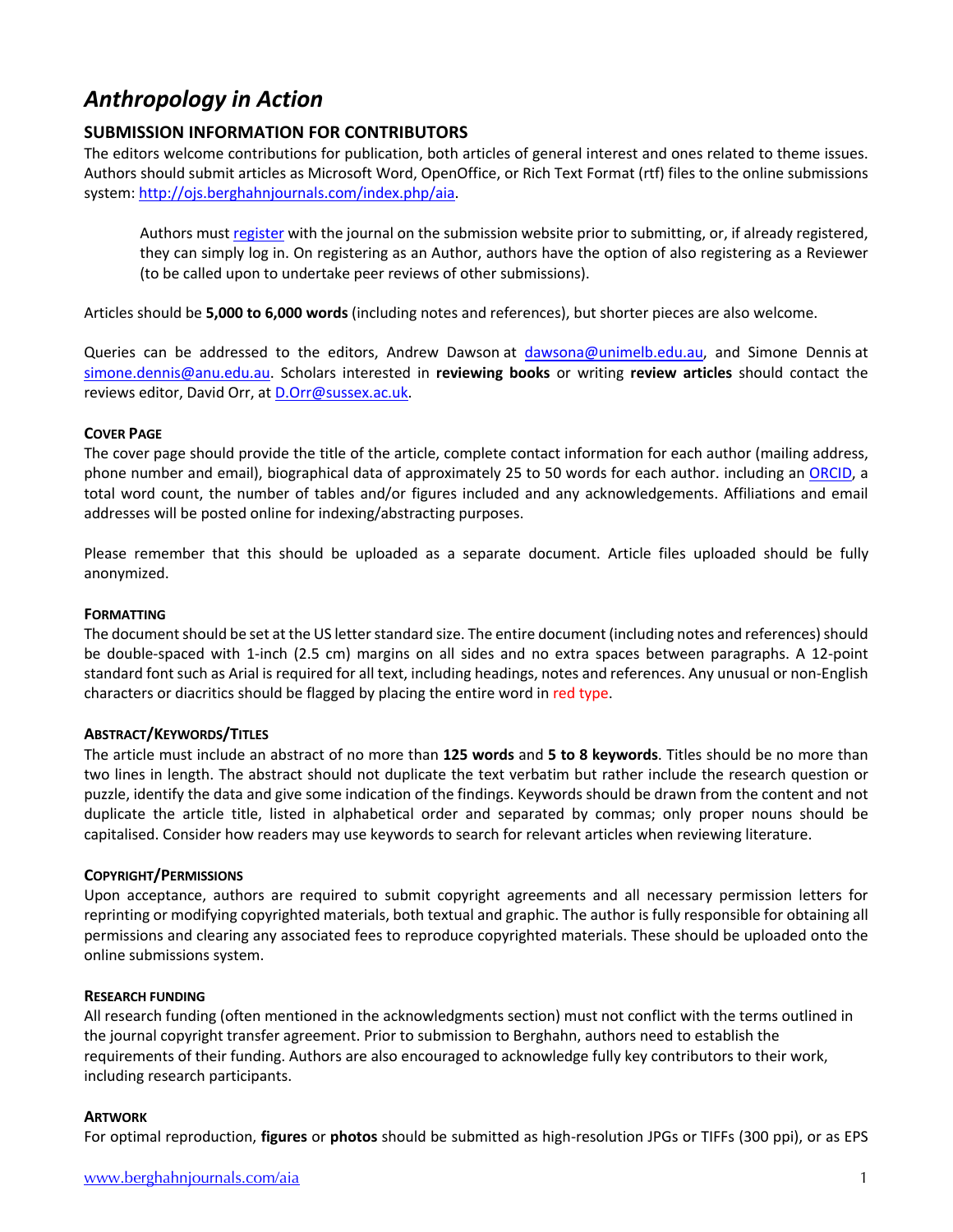files with all fonts embedded. All images should be at least 4 x 4 inches at the resolution indicated. **Tables** should be made and submitted in Microsoft Word or rtf. All figures and tables should be in separate files and numbered consecutively; only placement indicators and captions (with source/copyright information) should be included in the articles themselves. For more details, please see our Artwork submission webpage.

# **PROCESS FOR REFEREEING AND ACCEPTING ARTICLES**

*Anthropology in Action* is a refereed journal. Submissions are considered on the understanding that the article is not under consideration for publication elsewhere. Articles are sent to at least two scholars with relevant experience and expertise. Referees are asked to advise the editors whether the article should be published and, if so, with what recommended changes. The editors respond to the author with their decision, a list of any changes needed for publication and the anonymous referees' comments, or a summary thereof.

#### **PUBLICATION**

Manuscripts accepted for publication that do not conform to the style guide may be returned to the author for amendment. Manuscripts may also be returned if they are longer than the advised word length or if greater conciseness in the writing is required. The editors also reserve the right to alter usage to conform to the style guide issued by the publishers. Authors may not supply new materials or request major alterations following the copyediting stage, so please ensure that all text is final upon acceptance. Contributors of research articles will receive one free copy of the relevant issue and may purchase additional copies at a reduced price or purchase offprints.

# **Have other questions about submitting your manuscript? Please refer to Berghahn's Journal Author FAQs for additional information.**

# **STYLE GUIDE**

The *Anthropology in Action* style guide is based on the *New Oxford Style Manual* and *New Hart's Rules*, with some deviations for house preferences. Please note that the journal uses **UK punctuation and spelling** (including a preference for –ise over –ize endings), following *The Oxford English Dictionary*.

# **CITATION SYSTEM**

*Anthropology in Action* follows the in-text **author-date system**, with full documentation in the reference list. Other notes should be **endnotes** (using Word's automatic endnote function) and kept short and to a minimum.

#### **Author-Date Examples**

(Pickett and White 1985; Smith 1987) Jones's research (1977, 1979a, 1979b) (Kant n.d.; McGinnis forthcoming)

**Single Author with Multiple Sources:** (Smith 1993: 63; 1998: 124–169) **Three or More Authors:** (Jones et al. 2001) **Authors with Same Last Name:** (D. Smith 1981; G. Smith 1999)

The first mention of an author in the main body text (not in-text citations) should include the first and last name. Multiple sources in a parenthetical note should be listed alphabetically.

Please note that translations of all non-English titles in the reference list are required for indexing/abstracting purposes (see the translated title examples provided below).

# **REFERENCE LIST EXAMPLES**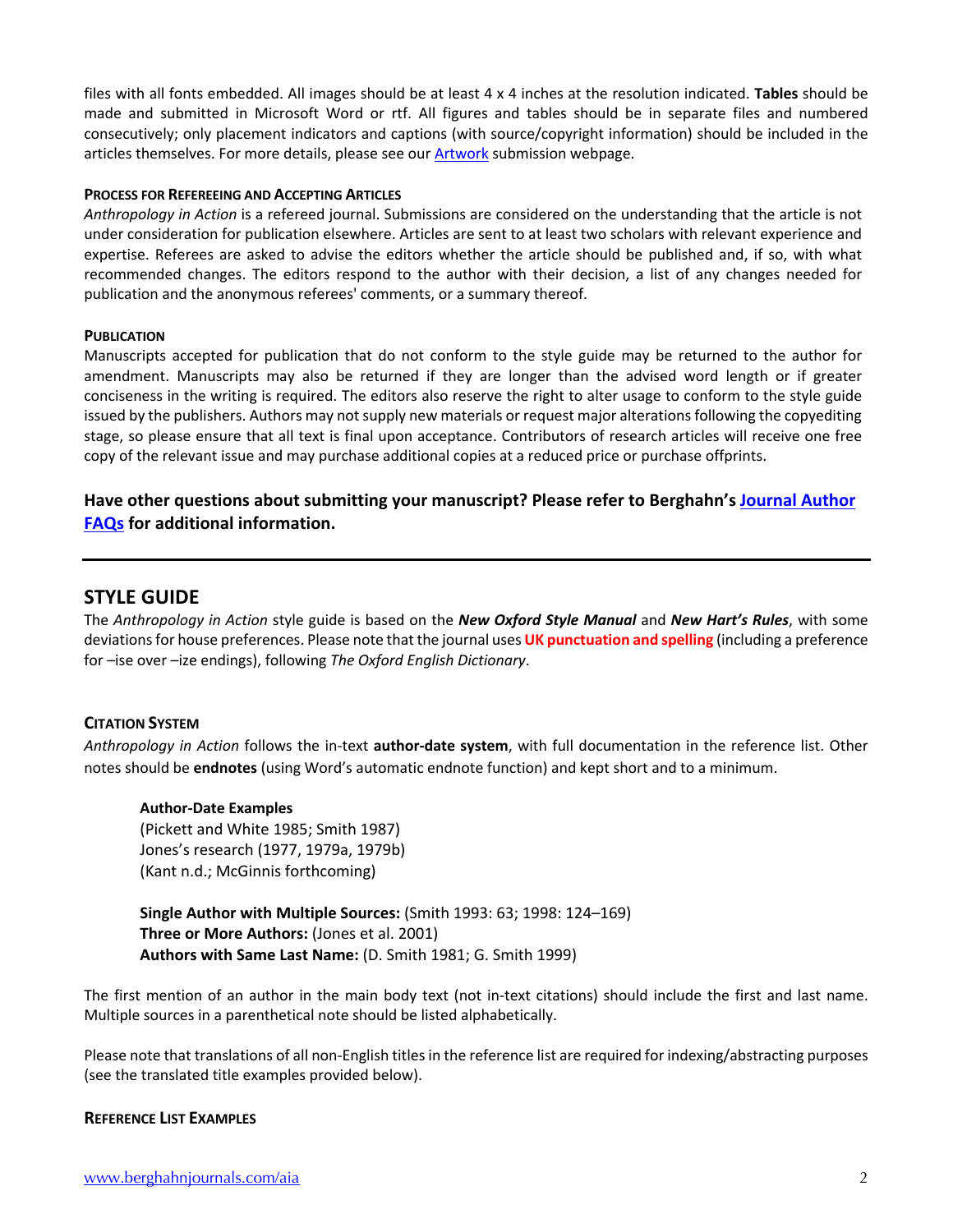## **Book with one author/editor**

Wagner, R. G. [1975] (1981), *The Invention of Culture* (Chicago: University of Chicago Press).

#### **Book with multiple authors/editors**

Shore, C. and S. Wright (eds) (1997), *Anthropology of Policy: Critical Perspectives on Governance and Power*  (London: Routledge).

## **Chapter or other part of a book**

Hodder, I. (2000), 'Agency and Individuals in Long-Term Processes', in *Agency in Archaeology*, (ed.) M.-A. Dobres and J. Robb, (London: Routledge), 21–33.

## **Journal article (always include the doi)**

Joyce, C. (1992), 'Western Medicine Men Return to the Field', *Bioscience* 42, no. 6: 8–22, https://doi.org/10.3456/bios.1992.123456.

#### **Translations**

Bourdieu, P. (1977), *Outline of a Theory of Practice*, (trans.) R. Nice (Cambridge: Cambridge University Press).

#### **Translated title**

- Baudrillard, J. (1967), *Pour une critique de l'économie politique du signe* [For a critique of the political economy of the sign] (Paris: Gallimard).
- Bernet, M. (2009), *A Nation Like Any Nation: Toward the Establishment of an Israeli Republic* [in Hebrew] (Jerusalem: Carmel).

## **Article in a newspaper or magazine**

Fontanelle, E. C. and V. Mandible (1951), 'Iron Despair: Postwar Bewilderment', *World Spectator,* 6 April.

#### **Paper presented at a meeting or conference**

Szebehely, M. (2007), 'Carework in Scandinavia: Organisational Trends and Everyday Realities', paper presented at the 5th Annual ESPAnet Conference, Vienna, 20–22 September.

# **Archive materials**

*Archive materials may be cited according to the particular kind of archival material being cited. Note that public documents might be cited differently than private documents in archives*.

Dedyk, Claudia (1933), Linguistics Memos, Rossiskii Gosudarsvenyi Isoricheskii Arkhiv [RGIA], fond 1129, opis 1, delo 491, 11 February, 74–83, 116–119 (Russian State Historical Archives, St. Petersburg).

Egmont Manuscripts (n.d.), Phillips Collection (Athens: University of Georgia Library).

#### **Film**

Hitchcock, A. (dir.) [1959] (2000), *North by Northwest* (Burbank, CA: Warner Home Video).

#### **Websites and blogs**

*Access dates are only required when no date of publication or revision can be determined from the source.*

- Marshall, R. (2011), 'Falling on the Sword of the Spirit', *Immanent Frame*, 28 February, http://blogs.ssrc.org/tif/2011/02/28/falling-on-the-sword-of-the-spirit.
- WHO (World Health Organisation) (2000), 'Committee on Technical Barriers to Trade Notification Mexico Tequila', http://docsonline.eto.org/TBT/Notif.00/168 (accessed 9 April 2000).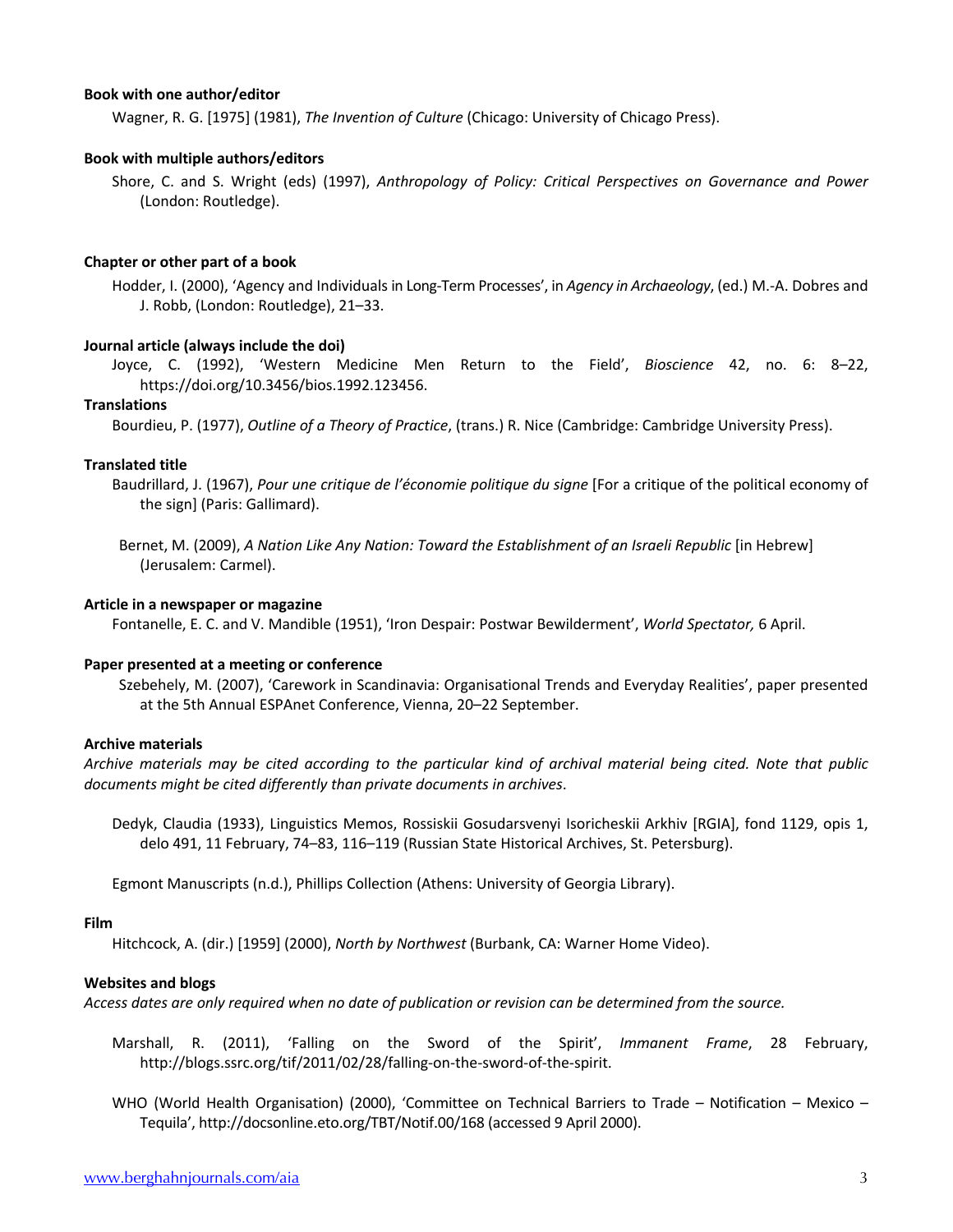# **Online video**

Rubinstein, A. (2011), 'Rachmaninoff Piano Concerto No. 2, Op. 18, I Moderato', YouTube video, uploaded 8 November, http://www.youtube.com/watch?v=0Vv0Sy9FJrc&list=PLDB11C4F39E09047F.

# **ARTICLE SUBMISSION CHECKLIST**

- o **Copyright assignment form** is signed and submitted (*no later than the final revised article submission*);
- $\Box$  Cover sheet is included in a separate file and provides:
	- **Fitle** of the article;
	- **An abstract** of 125 words that is a summary or overview of the entire article and does not duplicate verbatim sections of the main text;
	- § Five to eight **keywords** that are in alphabetical order and separated by commas (with only proper nouns capitalised);
	- § Complete **contact information** for each author (mailing address, phone number and email);
	- § A **bio** of approximately 25–50 words for each author (including an ORCID if applicable);
	- § Total **word count**, the number of tables and/or figures included and any acknowledgements.

# $\Box$  For any **Figures**, ensure that:

- § **Placement indicators** and **captions** (with source/copyright information) have been provided in the main text for all figures and tables;
- § Separate files are provided (clearly named and consecutively numbered) and in the **required format** with all accompanying **permissions**;
- § **Examples of source/credit lines in captions:**

# **AUTHOR IMAGES**

Figure 1: A coffee farm near Sasaima, Colombia, 2013. Photo by author.

# **PUBLIC DOMAIN AND CC BY IMAGES**

- § Figure 2.2. James Joyce. Photograph by Alex Ehrenzweig, 1915. Wikimedia Commons, public domain.
- § Figure 4.2. Left: BioShock's Big Daddy (image 2K Games). Screen capture by author. Right: Cosplay at MCM London Comic Con 2015. Photo by Pete Sheffield, CC BY-SA 2.0.

# **IMAGES FROM A MUSEUM/GALLERY/ARCHIVE**

§ Figure 4. Francios Perrier, Orpheus before Pluto and Persephone, 1647–50. Oil on canvas. Paris, Musée du Louvre. Photo: © RMN-Grand Palais (Musée du Louvre)/Michel Urtado.

# **PLEASE ENSURE THAT:**

- The style guide has been followed;
- All text, including headings, notes and references, is in a standard 12-point type, such as Arial, and doublespaced with a 1-inch margin on all sides and no extra spaces between paragraphs;
- UK spelling is used throughout, and a spellcheck has been performed;